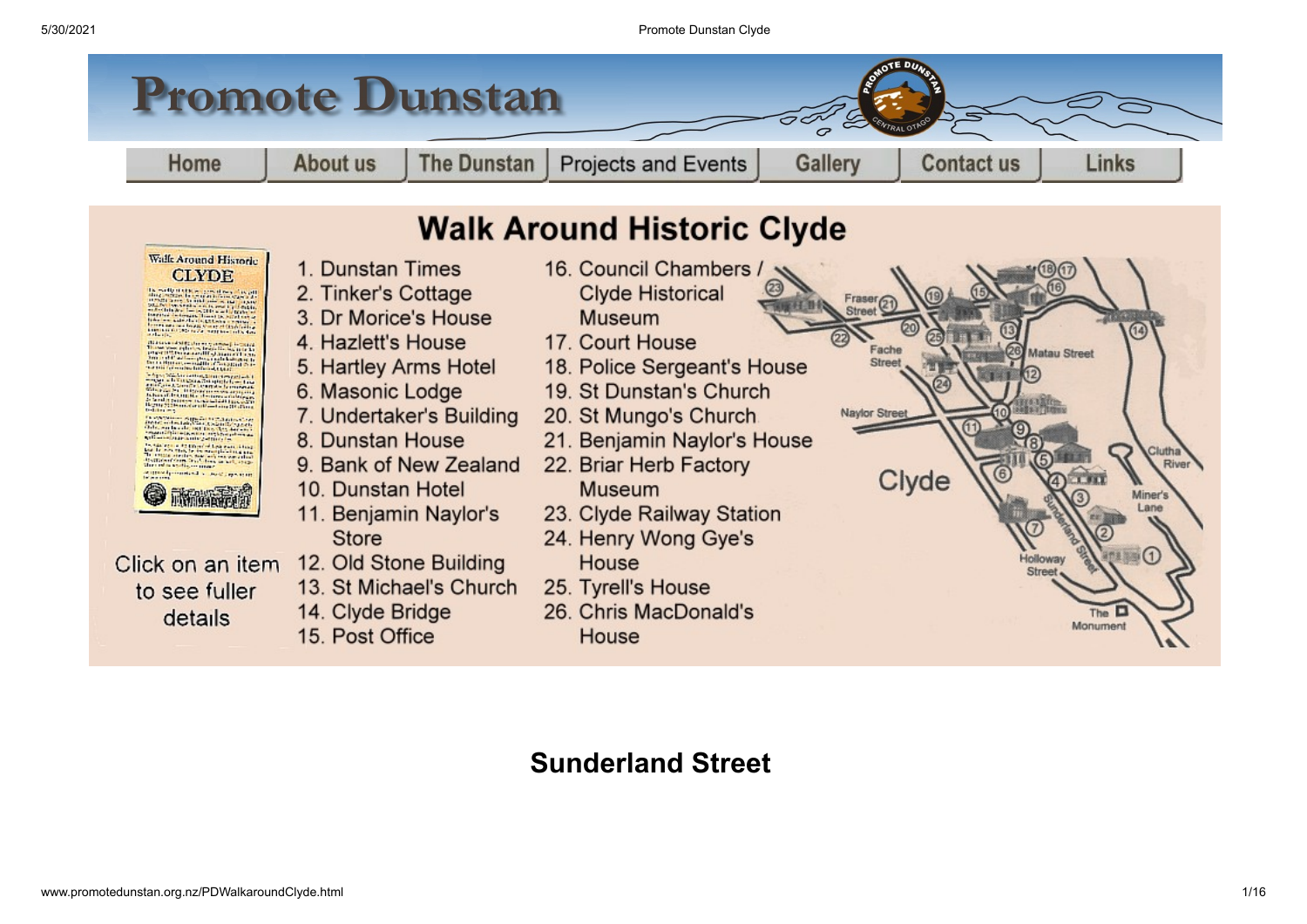#### **1. The Dunstan Times Building 1866**

Clyde was the birthplace of the Goldfields Press with the publication on December 30, 1862, of the Dunstan News printed in a sun-dried brick shed on a site facing the river. The office shifted to its present site when a permanent building of iron with a wooden façade was built in 1866.

About this time the four-page paper was renamed the Dunstan Times. Owners and editors changed over the years until 1900, when 21 yearold Harold "Had" Stevens, son of the local schoolmaster, took over the weekly publication in partnership with E.J. Hill. Two years later his brother Syd bought Mr Hill's shares and the Stevens family published the paper until 1948 when local newspapers merged to become the Central Otago News.



#### [\(Top\)](#page-0-0)

### **2. The Tinker's Cottage**

The little stone cottage (next on the right) was built in the early 1860s.It was the home of Mr Rae, known locally as Tinker Rae. He used it to display his wares when he was not peddling them around the district. Some years later a midwife lived in the cottage using the front room for "confinements". There were no maternity hospitals then and most women gave birth in their homes, but some did use the midwife's service.



**3. Dr Morice's home and "tent" hospital**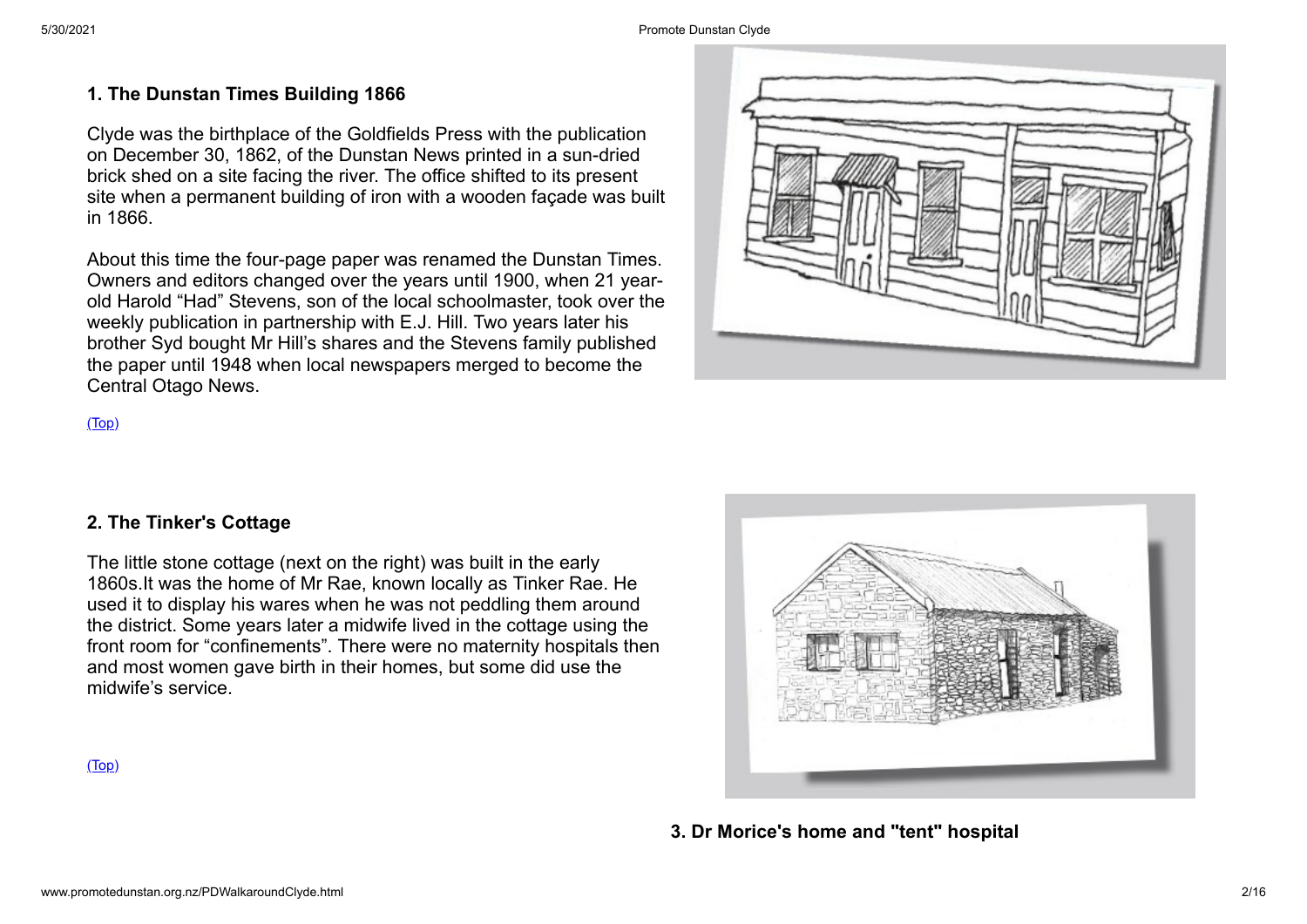

#### **4. James Hazlett's house**

The house next door belonged to James Hazlett, an early arrival in the Dunstan mining scene. In 1863 he set up a butcher's shop in a front room of the house and then a small store in a corner of his section. He also ran a number of packhorses which carried goods to neighbouring mining sites.

James Hazlett served as Mayor of Clyde from 1868 until 1872 and then represented the Dunstan on the Otago Provincial Council until 1875. A keen churchman, hospital board member, and sports advocate, he owned a fine stable of horses housed in stone buildings along the rear of his section as well as a coach house across Miners Lane on the riverbank. Mr Hazlett instigated the first horse race meetings in Central Otago at Dunstan on December 31, 1862, and on New Year's Day, 1863. The races were held on the south bank of Muttontown Gully (on the main road to Alexandra) and attracted racehorses from Moutere, Galloway and Earnscleugh Stations.

Sharing the large section of Tinker's Cottage is the stone home built for Dr Morice in the early 1860s. He arrived in the Dunstan in 1863 and was so appalled seeing men suffering from frostbite, malnutrition and associated illnesses that he set up a tent hospital around his dwelling. His patients were mainly miners he found on the mining claims or on the street, many of whom were taken in for treatment. The top storey of the house is a modern addition.

[\(Top\)](#page-0-0)

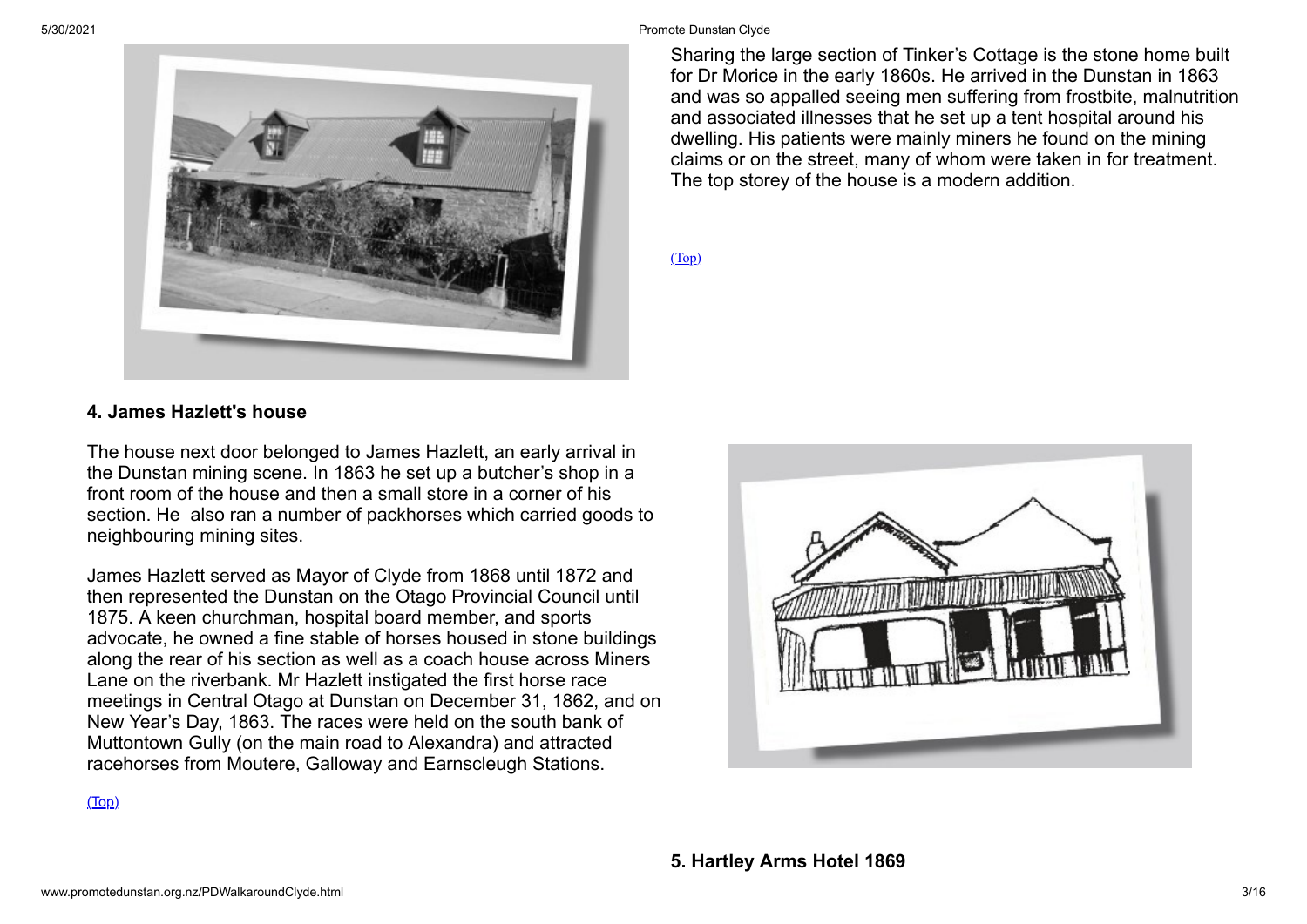

#### 5/30/2021 Promote Dunstan Clyde

This stone building is possibly the first single-storied hotel built in Clyde, but the badly planned interior later led to it being condemned as a public house. It was owned by an Irishman, James Parks, whose staff included a housekeeper, cook and barman. The establishment specialised in egg dishes which were served up boiled, baked or scrambled for breakfast, dinner and tea, using eggs from hundreds of James' hens running about the riverbank. However, neither his cooking nor his menu was praised, although he was a popular host. The hotel also catered for boarders.

[\(Top\)](#page-0-0)

#### **6. The Clyde Town Hall - Masonic Lodge 1869**

Opposite, is the Dunstan Masonic Lodge, an impressive building of local stone with a plaster cladding. The unusual design featuring Doric pillars supporting the pediment and windows was the work of Mason and Clayton of Dunedin and built by J. Over under the watchful eye of Vincent Pyke, the Provincial Grand Master, who laid the footstone on April 16, 1869. A cavity below the foundation stone contains a bottle sealed with the Grand Master's ring, scrolls, copies of the Otago Daily Times, Dunstan Times and some coins. The silver trowel, made by a local silversmith (Barlow) and used to lay the mortar, is on display in the Clyde Historical Museum. The building cost £800 (\$1600).

Unfortunately the Masons ran out of money before it was finished so it was sold to the municipality of Clyde for use as the town hall and the Masons were given the right to hold their meeting there.

It was consecrated as a Lodge Room attended by 39 members on October 21, 1869, and marked by a grand ball held in the hall. The Athenaeum (library) was added in 1874 and was used as the council chamber until 1878. When Clyde's Memorial Hall opened in 1953, the Lodge was able to buy back its building. Over the years the door into the library was blocked up and new front windows were installed. At one stage an Invercargill architect was asked to modernise the front

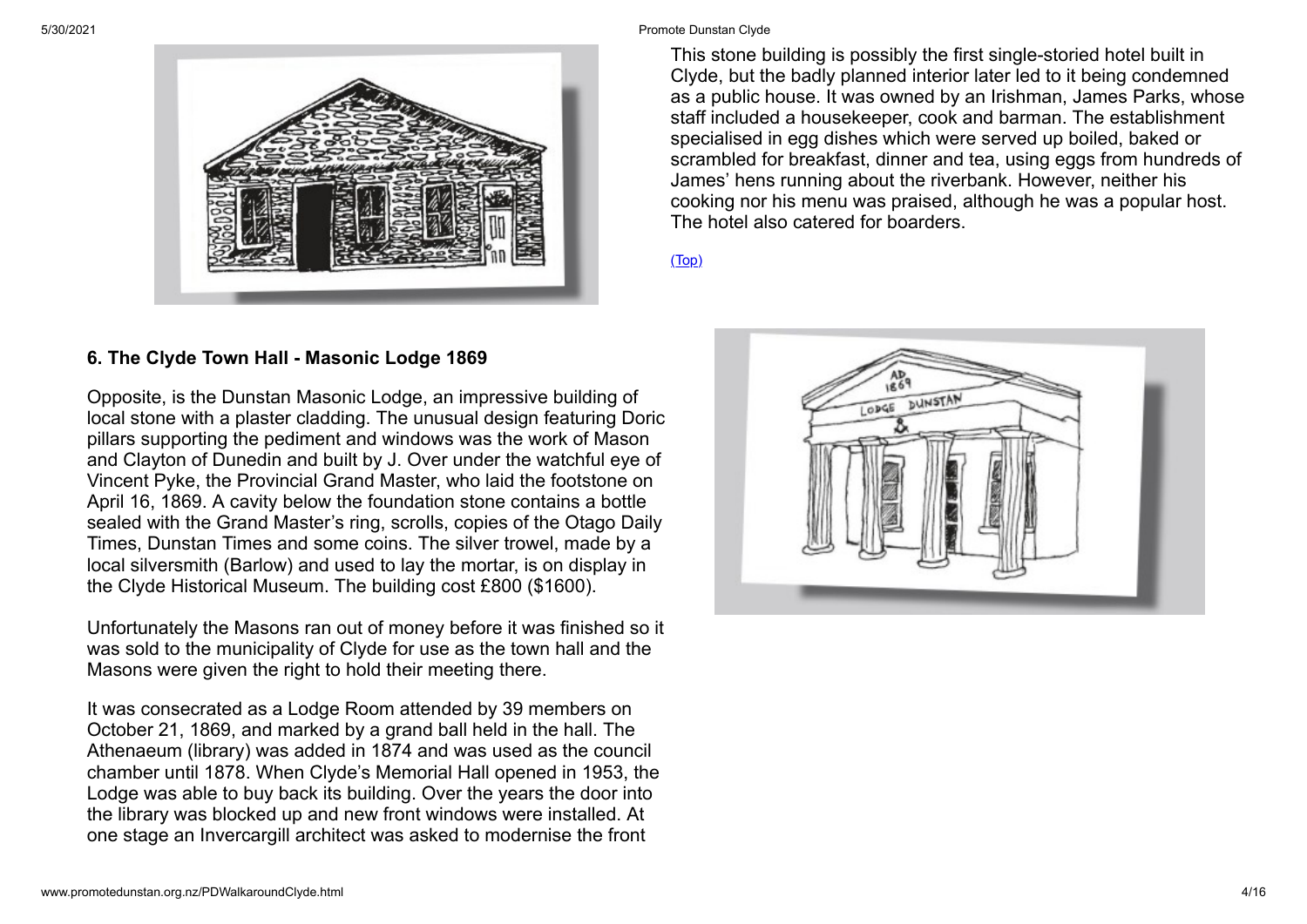of the building but he declined because he didn't want to interfere with the design.



## **7. Undertaker's Building**

At the back of the lodge, and along the street, is the small stone shop of L.Vercoe. He was the local builder as well as the undertaker. It was common in those days to combine these occupations. An earlier builder, Thomas Wilkinson, who worked on many buildings in Clyde, had the hospital contract to bury paupers.

[\(Top\)](#page-0-0)

## **8. Dunstan House 1899**

The original one-storey wooden and canvas building on this site opened in 1863 as the Dunstan Hotel. In 1899 its replacement was a grand double-storied building – the first of its kind in Central Otago. It was built for Harry Hart, of Lawrence, and Mr Alderdice of Dunedin, by Thomas Wilkinson, a local builder, John Holloway, a stone mason of Clyde, Albert Fountain, and apprentice carpenter Hugh Naylor.

Cobb & Co coaches on their daily run from Dunedin to Cromwell pulled in at the Dunstan. In winter with below zero temperatures, "mine host" would offer Scotch to the men and hot tea to the ladies. The hotel retained the 1863 underground cellar and also used it as a marshalling area for the hotel's team of "dancing girls" who emerged from the cellar into the main bar to give their performances. The day when it ceased trading as a hotel in 1937 patrons rode their horses up the stairs, around the upper gallery and down again. It became a private residence and in the 1930s was converted into flats. It has since been beautifully and faithfully restored. Renamed Dunstan House, it is now open for accommodation.

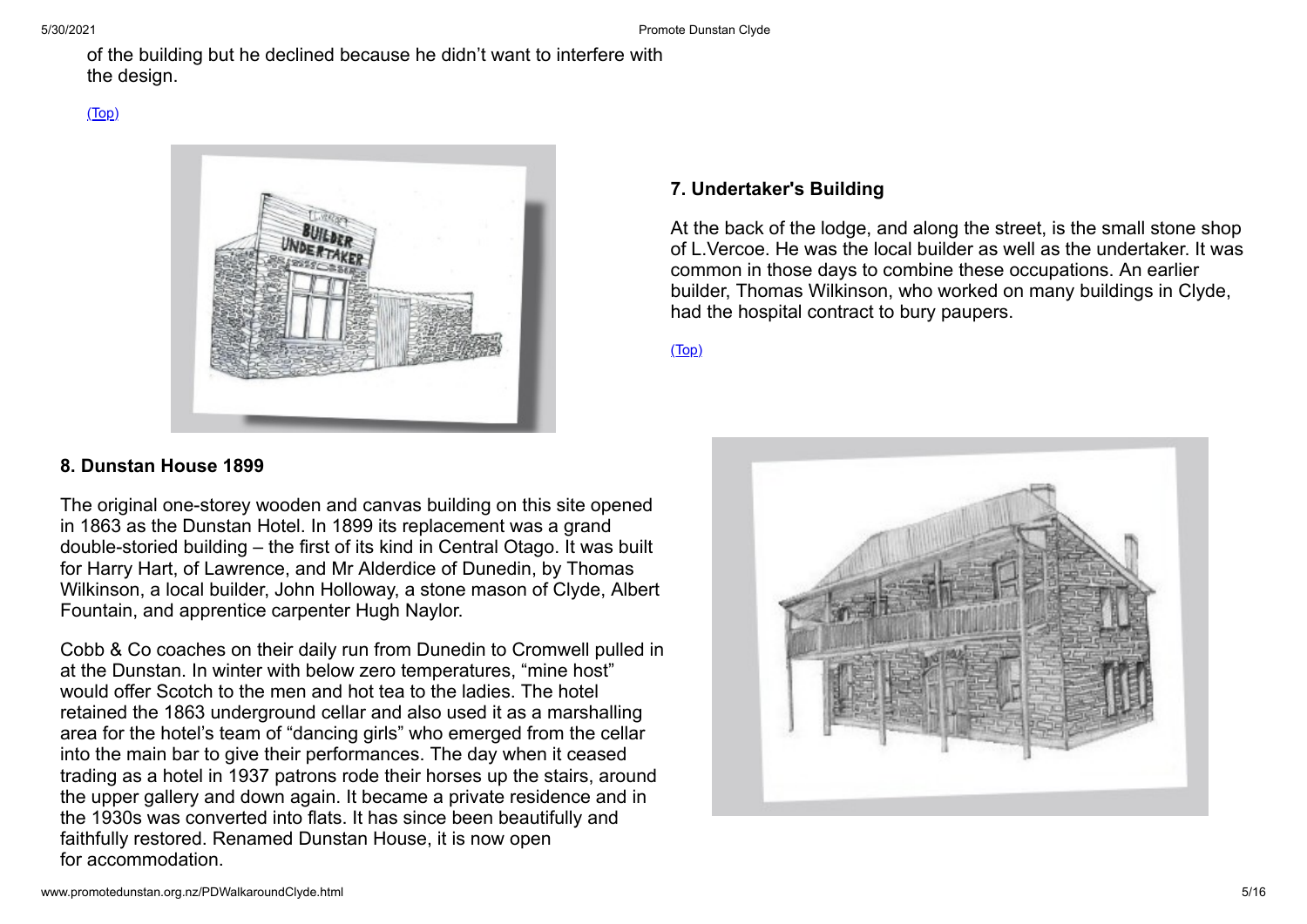#### **9. Bank of New Zealand 1952**

The Bank of New Zealand was an early arrival on the Central Otago gold mining sites. A year after the bank was founded in 1861 a small wooden building housing the Goldfields agency, under the management of Joseph Skinner, opened on October 1, 1862, the same day as a BNZ branch opened in London. It closed on July 13, 1869, but reopened as a BNZ Branch in April, 1901. The building you see today is relatively new it was built of reinforced concrete in 1952 but in a style sympathetic to the older buildings in the street. It closed in 1986 and was sold in December that year. The wings on either side of the main building were added in the 1990s.

[\(Top\)](#page-0-0)



#### **10. Dunstan Hotel 1903**

The hotel is built on a site which was occupied by one of Clyde's earliest tent hotels, the Hotel United States. It was built by the Buckingham family who shortly after moved to Arrowtown when gold was found there in 1862. In 1868 Mr Cox built a handsome wooden hotel on the site and named it the Port Phillip. It was destroyed by fire in 1903 but was rebuilt in stone and renamed the Commercial Hotel. A few days later a fire gutted the interior but because the town was booming and the stone structure was undamaged, it was rebuilt. Over the years the hotel changed hands many times but its exterior remained the same. In the 1960s, an impressive stone building next door, Bell's Biscuit Factory, was demolished and replaced by a concrete block building as a new bar. In 1987 when the main street was used as a set for the film Illustrious Energy the stone and mud brick facades were added, using materials from the old part of Cromwell that was to be flooded by Lake Dunstan.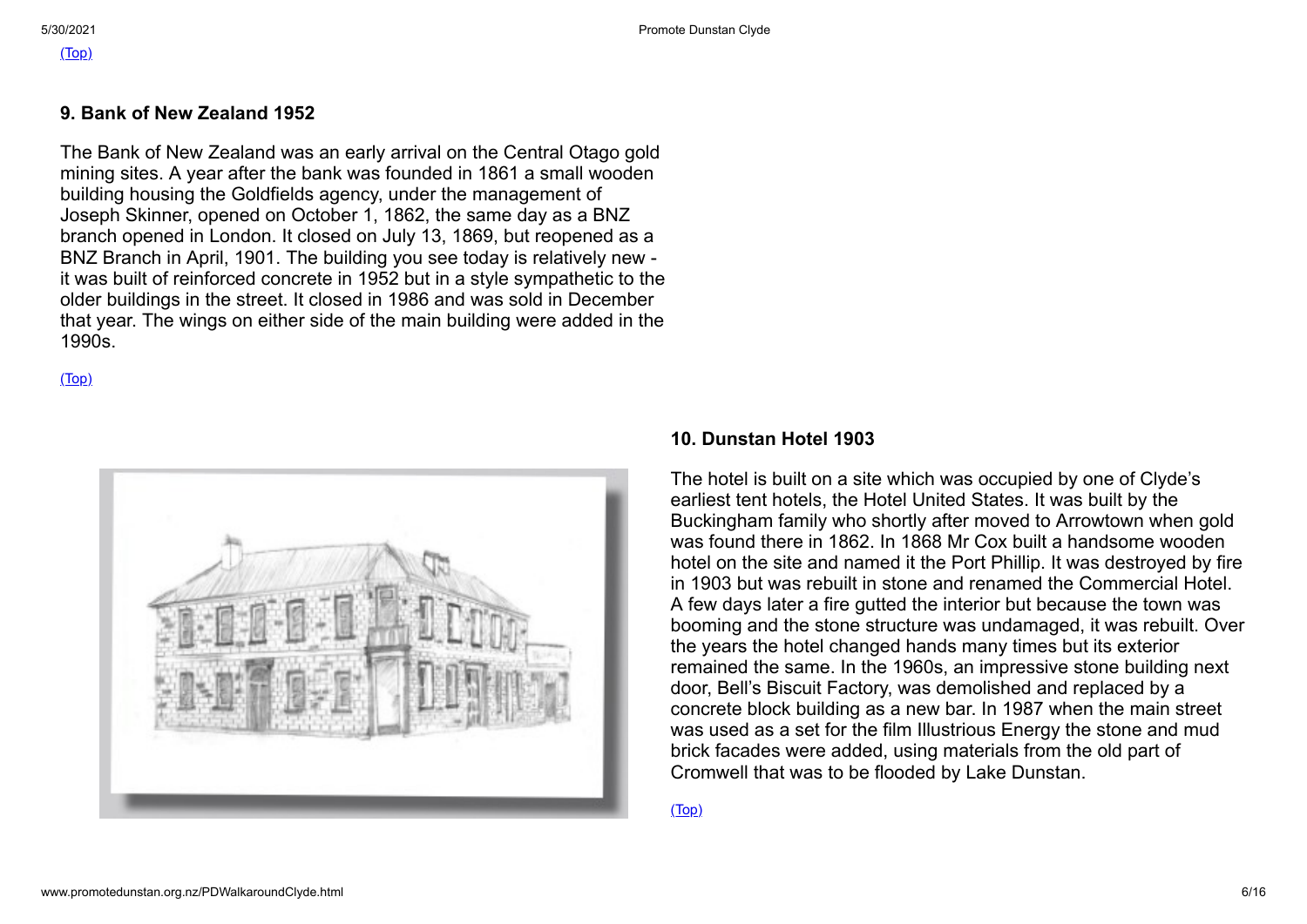## **11. Benjamin Naylor 's Store (Olivers) 1870**

This large complex has survived almost intact. In 1862 Benjamin Naylor arrived in Upper Dunstan bringing a wagon load of supplies and on this site, erected a tent as a store for the thousands of miners flooding into Clyde.

He was born at Worksop, Nottinghamshire, England, in 1830 and trained as a blacksmith. In 1851 he sailed to the Victorian gold fields in Australia. He was lured to Otago when Gabriel Read discovered the huge gold field in Lawrence in 1861 where he set up a store before shifting to the Dunstan gold fields.

In 1863 the tent store was replaced by a wood and corrugated iron building, the Victoria Store, with accommodation attached. The existing stone building dates from 1870. Eventually Naylor purchased the land from the store to the corner (Naylor Street) and built stables, coach sheds, a smoke house, a large store for timber and iron and a gracious home. The home, complete with conservatory, servants quarters and a large underground coal and food storage cellar is still in its original condition - apart from the front of the house which was altered in 1929. The walls surrounding the property were built from stones salvaged from derelict buildings.

Naylor served four years as Mayor of the Clyde Borough and often entertained the then New Zealand Prime Minister, Richard Seddon (King Dick).

In 1925 the property was sold to Joseph and Sarah Davidson who partitioned the store with half remaining as a general store and the other as a drapery. The property remained in the Davidson family until the mid-1960s. In 1977 it was bought by Fleur Sullivan and re-opened as Olivers Restaurant and Lodge. During the restoration many old treasures were found, including the day books dating back to 1864.

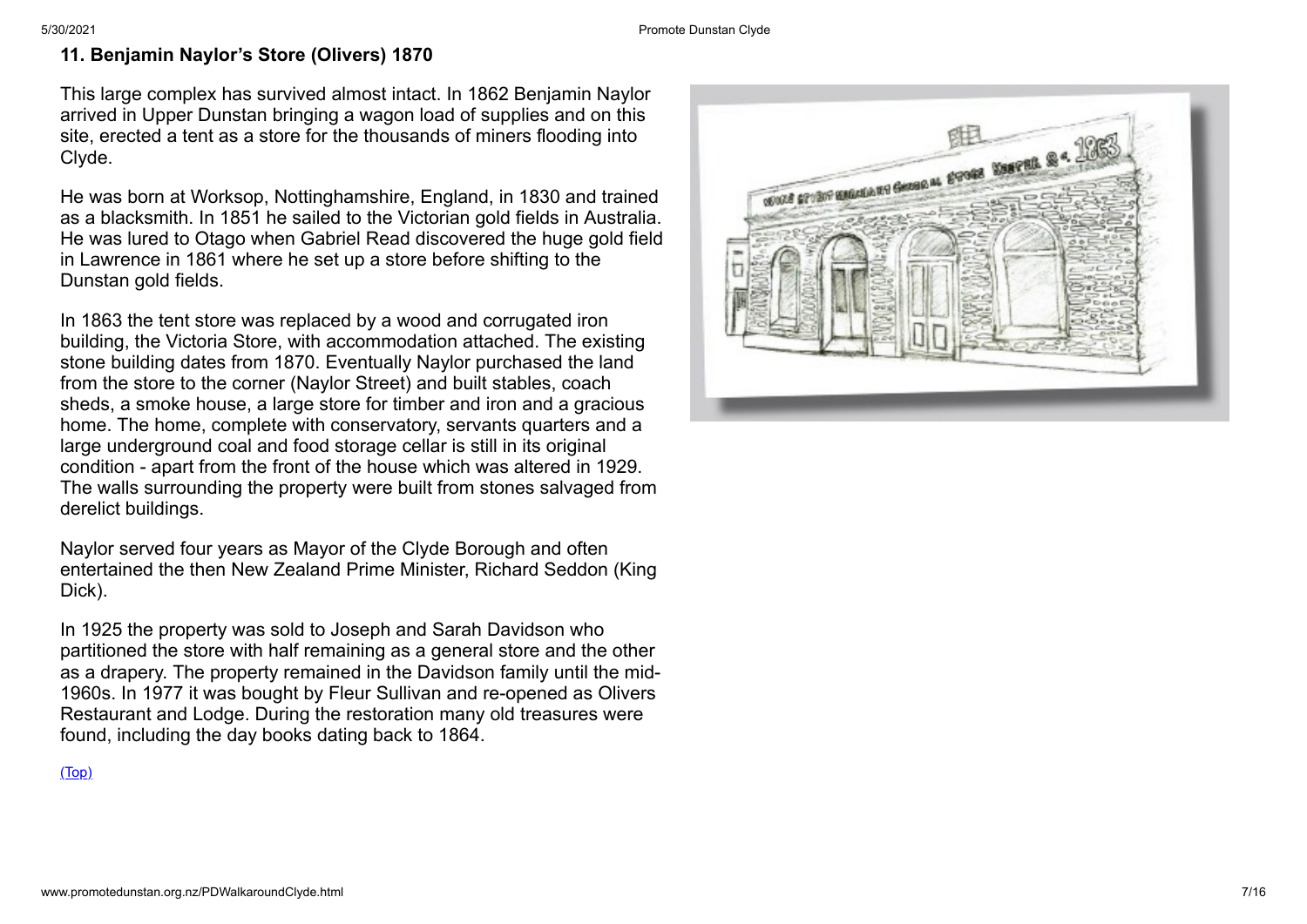# **Matau Street**



#### **12. The Stone Building in Matau Street**

The building has been the subject of considerable research but its origins are still not known. It is possible it dates from the mid-to-late-1860s and was part of the property acquired by the Superintendent of Otago in 1869 for the "advancement of education". The original Clyde School was behind this building on the main street before the school was shifted to its present site in Blyth St. In 1872 it was sold to John Cox, a hotel keeper. It is whispered it might have been used as a brothel. It was rented to a family in 1930 and by the 1950s it was owned by Rex Stevens whose father once owned the Dunstan Times. He used it as a storeroom but remembers the building being used for boxing lessons, as a honeymoon suite, and a mortuary. The interior of the building was greatly altered in 1987 to represent an opium den for the movie Illustrious Energy. It is today owned by the Alexandra Bridge Club which, along with Promote Dunstan, is working to restore and preserve the building.

[\(Top\)](#page-0-0)

#### **13. St Michael's Anglican Church**

The church was built in 1877 using local stone. A traditional English church in design, its interior woodwork was crafted by Charles Hueston, grandfather of the Waldron family. The ceiling is arch-braced dark wood, the large east and west windows have tracery tops. The small windows are early English lancet. The much older stone wall fronting the church originally surrounded an earlier wooden church.

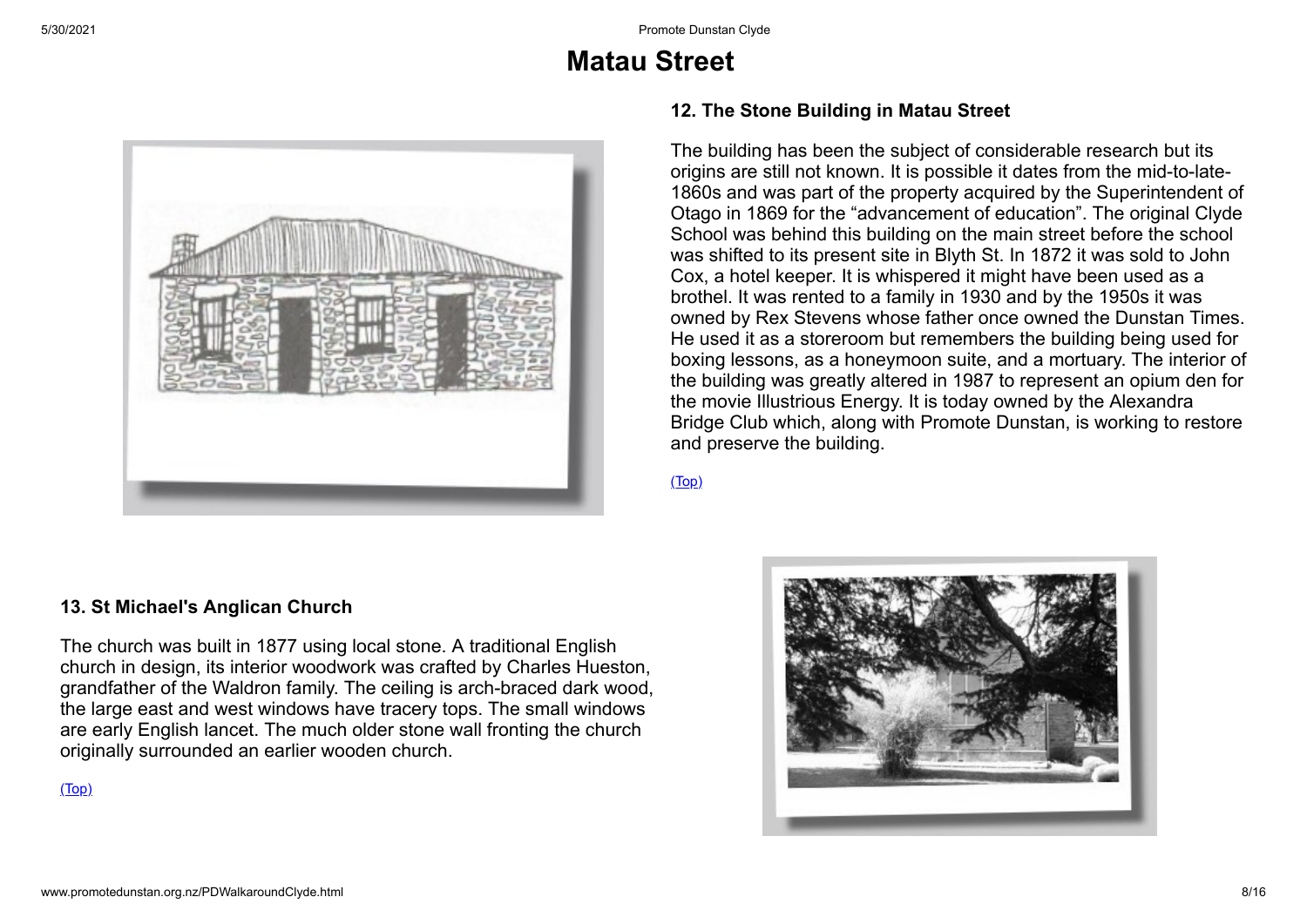#### **14. Clyde Bridge 1934**

The Maori called the river Mata-au which means eddy or current across an expanse of water. The early miners knew it as the Molyneux, named by Captain Cook after his sailing master.

Today it is the Clutha. This beautiful but treacherous river with its powerful currents has claimed many lives and it was both respected and feared by the miners. The river was originally crossed by a punt operated by Robert Phinn, just above Muttontown Gully, three kilometres from Clyde on the state highway to Alexandra.

The first bridge was built in 1876 for £6500 (\$13,000) by the Clyde Corporation, which charged a toll to cross it. That was abolished in 1878 when it was bought by the newly-formed Vincent County Council. That same year massive flooding swept away the wooden structure leaving just the cables and stone piers. Rebuilding took three years and the new bridge, which was higher, opened in June 1881. It was replaced in 1934 by a steel-arched bridge. The cable pillars were removed and the bridge rests on the original stone piers.

[\(Top\)](#page-0-0)

**Blyth Street**

#### **15. Post Office 1865**

The original Post Office was a calico tent, then corrugated iron and wood. The Post office you see today was built in 1865 featuring fine stone work by a Cromwell mason, Mr Gair. The first telegraph line was operating in

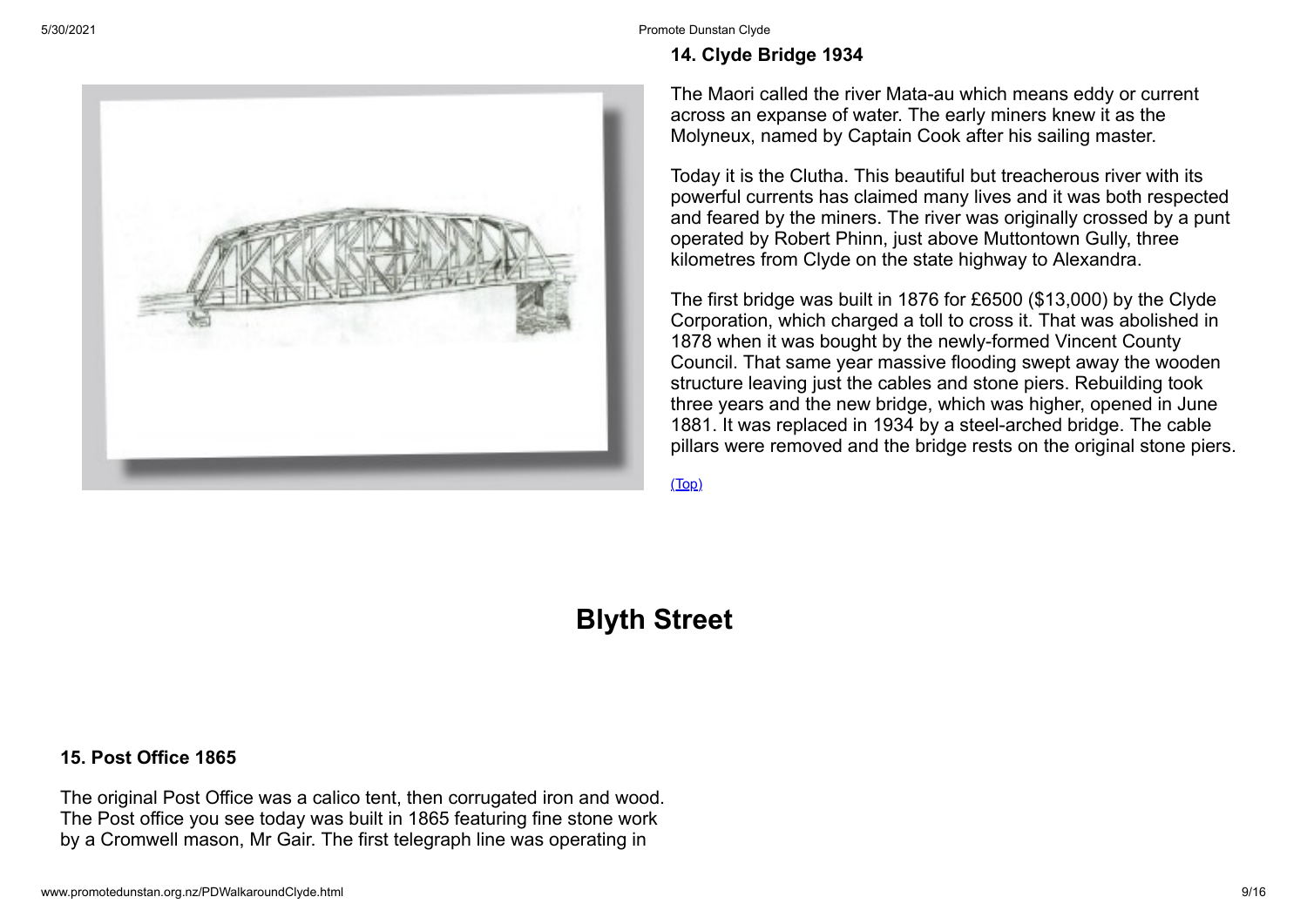October, 1874. The building was extended in 1907 to house mail boxes and a telephone exchange. Seven telephones were installed in 1909.

The Postmaster's residence, also in stone, complements the Post Office. This area was the hub of the town from the 1860s to the end of the century and was known as "The Camp".

[\(Top\)](#page-0-0)





#### **16. Council Chambers / Clyde Historical Museum**

Across the road is a 1965 building that served as the headquarters of the Vincent County Council until 1989 when it became part of the Central Otago District Council. It was built on the site of the first Chambers, an elegant stone building which opened in March, 1879. Sadly, it was replaced by an out-of-character modern building in the days when the preservation of old buildings was of no great importance. The Clyde Historical Museum took over the building in the early 1990s. Staffed by volunteers, it is open from September to April, Tuesday to Sunday, from 2p.m.

[\(Top\)](#page-0-0)

#### **17. Court House**

Next door is the old Magistrate's and Warden's Court House. Built of stone in

1864, it replaced the original canvas and timber-framed construction lined with paper destroyed during a wind storm in 1863. The court house was also the administration headquarters of the Dunstan gold rush and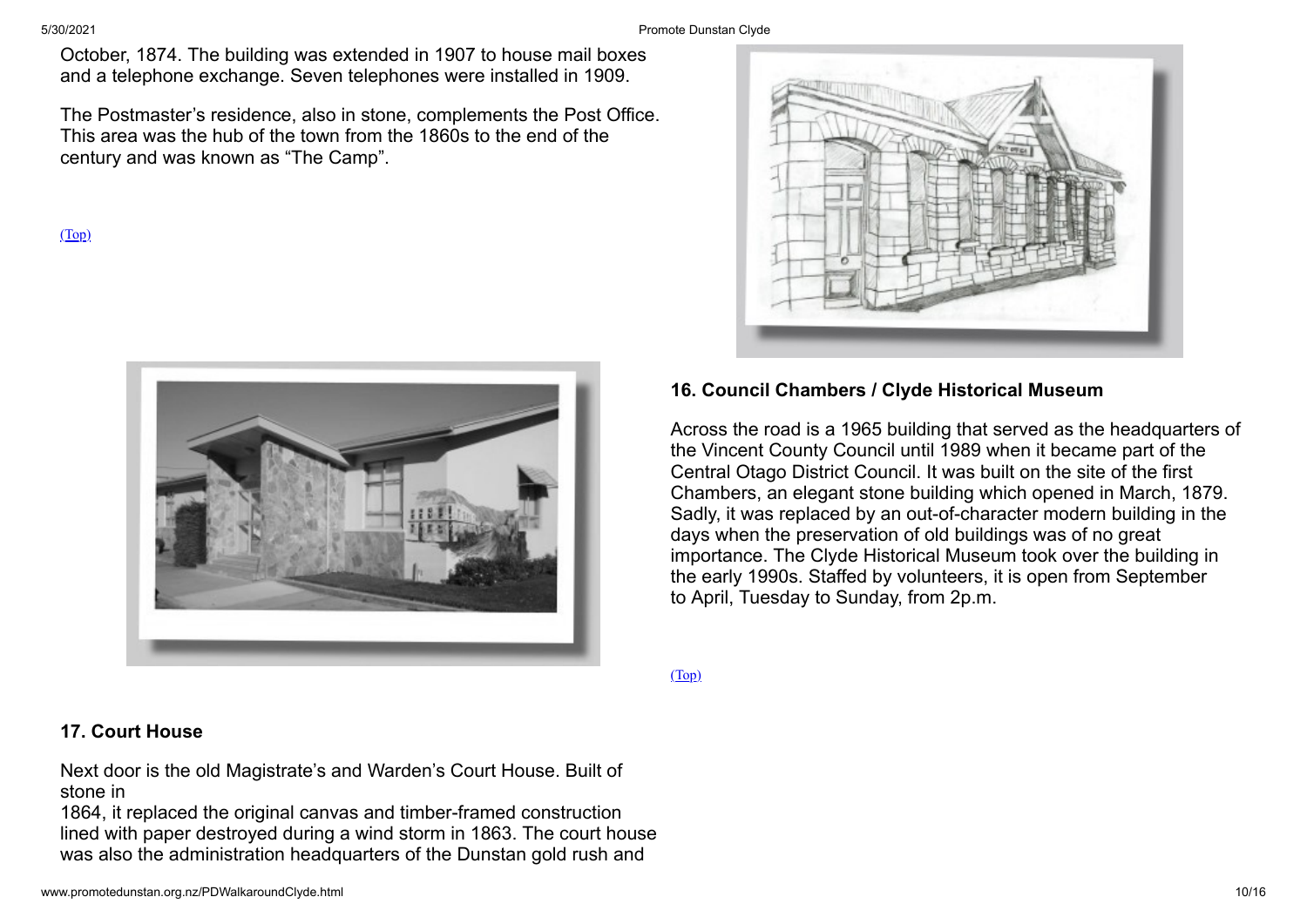5/30/2021 Promote Dunstan Clyde

contained the offices of Vincent Pyke, Commissioner of the Goldfields, and Major Keddell, commander of the mounted police. It is now a private residence.

[\(Top\)](#page-0-0)





### **18. Police Sergeant's House**

The stone house next to the Court House was built in the 1870s for the Sergeant of Police. At the time there was a stone jail to the left of this building and an office beside the residence. From here to the school further along the road, were housed up to 15 mounted troopers who policed the goldfields and acted as escorts for the gold coach to Dunedin and to many important visitors.

[\(Top\)](#page-0-0)

# **Fraser Street**

### **19. St Dunstan's Catholic Church 1903**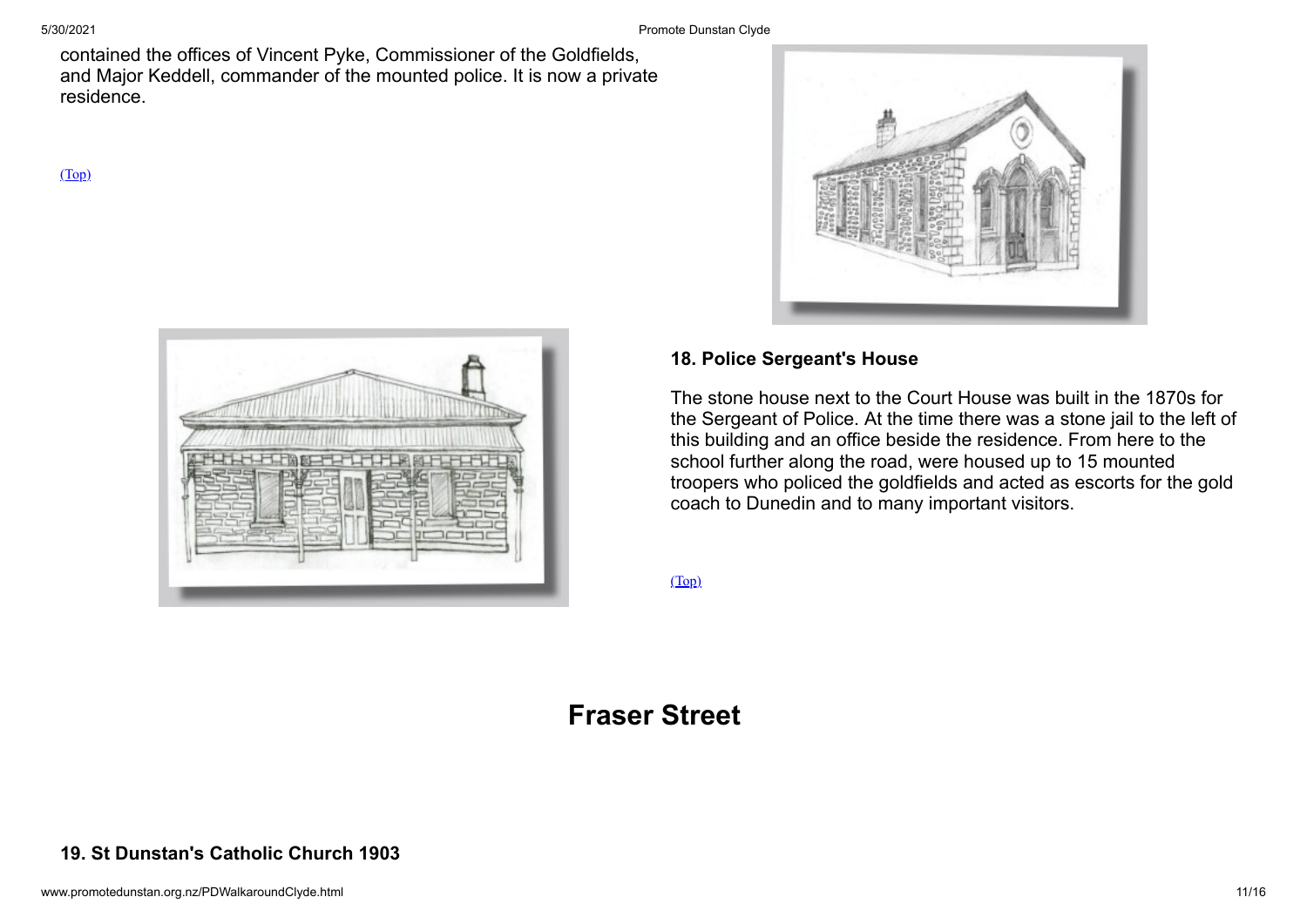5/30/2021 Promote Dunstan Clyde

The church was built in 1903 by a local builder and mason, Thos Wilkinson and John Holloway & Associates. It replaced an 1864 church, St Mary's, which was destroyed by a wind storm. Mass was heard in the old stone school on the main street until the new church was finished. It is a fine example of early English Gothic, roofed with Marseilles tiles. It was restored and rededicated on October 18, 1989.

[\(Top\)](#page-0-0)



## **21. Benjamin Naylor's House 1884**

Almost across the road stands a solid house of local stone. It was built in 1884 by Albert Otago Fountain and J. Noone, stonemason, for Benjamin Naylor, a cousin of the Benjamin Naylor of the Victoria Store. Born in 1851, he came from America in 1874 to assist his older cousin and were known locally as "Young Ben" and "Old Ben". In the 1890s Young Ben set up his own business, a general store on the corner, which is now the Four Square Store. The home still belongs to the Naylor family.

#### [\(Top\)](#page-0-0)



#### **20. St Mungo's Union Church 1894**

Directly across the road is St Mungo's which today serves Clyde and surrounding area. It was built by the district's Presbyterians in 1894 of wood but was roughcast in the 1950s and redecorated inside. In 1970 the Methodists joined the Presbyterians to create the Union Church.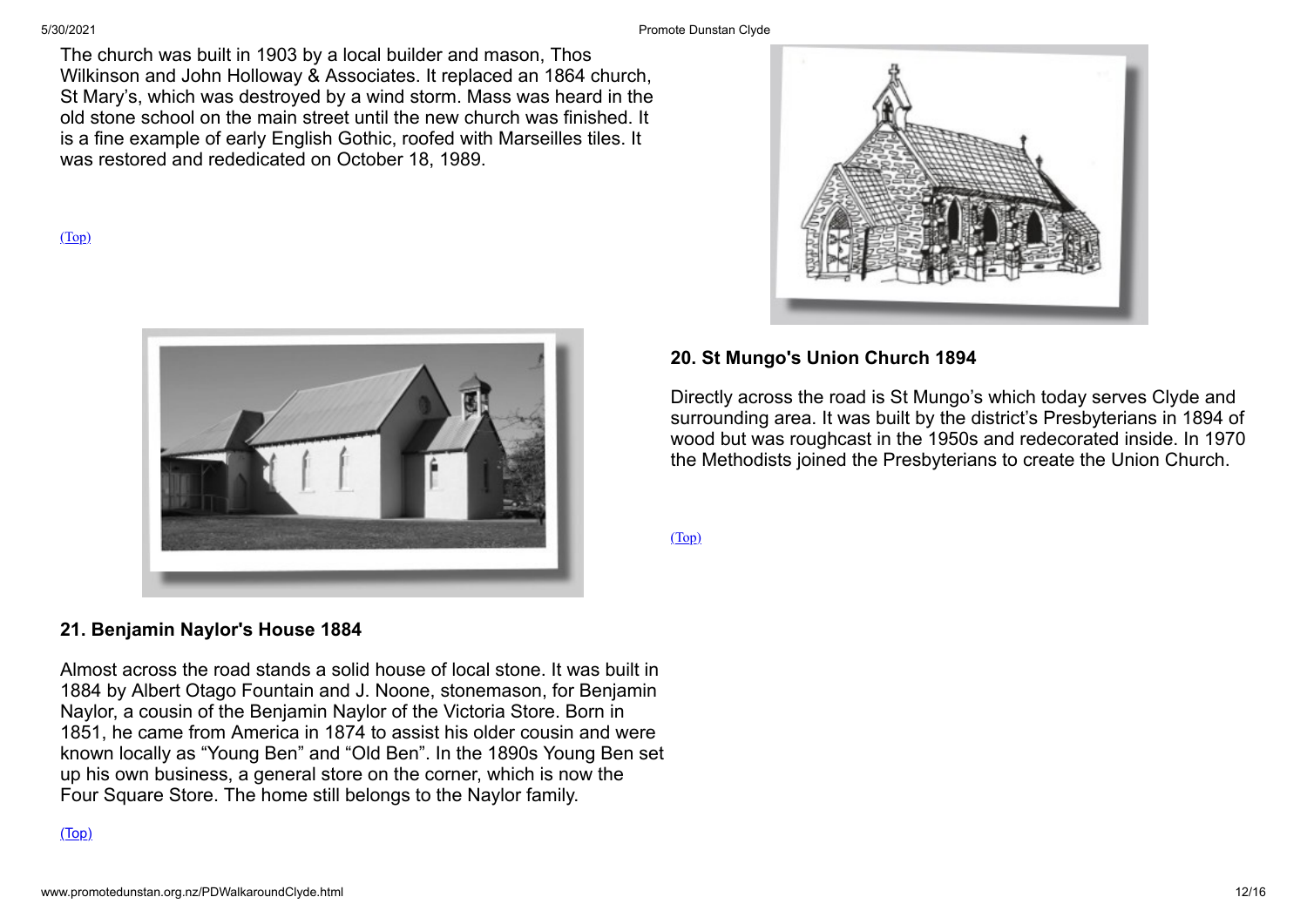

#### **22. Briar Herb Factory Museum**

From the 1930s until 1976 this was a business started by an English couple, Mr and Mrs Berbery, who dried and packed herbs for culinary use. They also collected wild briar hips which were sent to Dunedin for rose hip syrup. The couple was later joined by another Englishwoman, Miss Annie Radcliffe, who eventually took over and expanded the business which was registered in 1948.

The factory processed about 18,000 kilograms of wild thyme, along with quantities of sage, mint and other herbs which were sent throughout New Zealand. Its trade mark "Briar" became known throughout the country. During the season, families and local residents would picnic in the hills and cut wild thyme which they sold to the factory. Thyme (thymus vulgaris) was introduced by the gold miners and has spread over the hills around the Clutha, Kawarau and Manuherikia Rivers.

By the 1970s increasing costs and competition forced its sale. But a buyer could not be found and it was offered to the Museum Committee of the Vincent County Council which took possession in January, 1977.

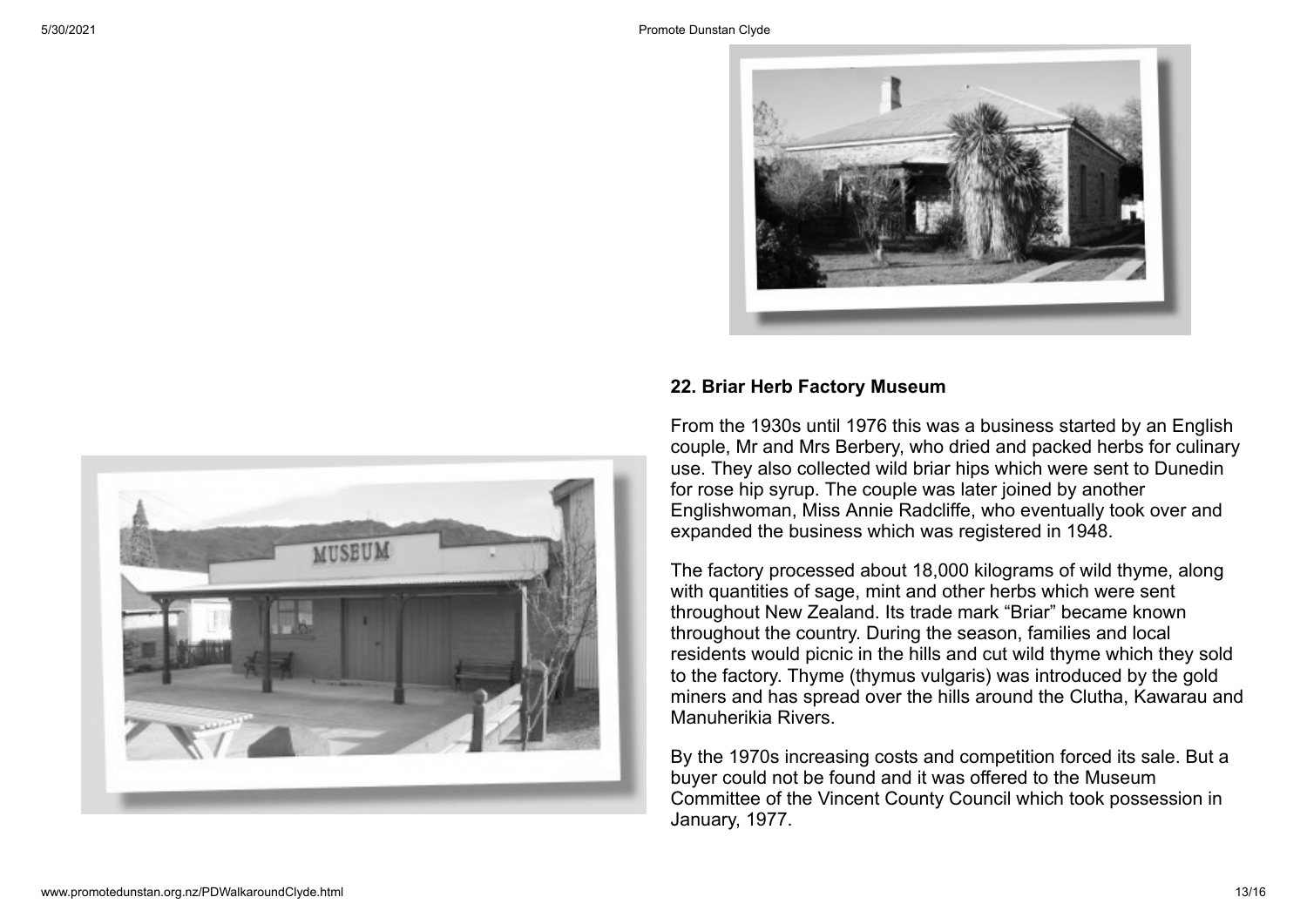Much of the equipment is still in the museum and in working order. It is open from September to April, Tuesday to Sunday, from 2 p.m. Holden Cottage, the tiny stone building in the grounds, was rescued from the Cromwell Gorge before it was flooded when the Clyde Dam was completed.

#### [\(Top\)](#page-0-0)



#### **23. Clyde Railway Station**

To the right of the museum is Clyde's original railway station. It opened with great fanfare in 1907 when the line finally reached Clyde. It is one of only three original stations in Central Otago that is still standing and is almost in its original condition both inside and out. The railway to Cromwell was closed with the Clyde Dam construction and in 1980 the railhead was shifted to where the Rail Trail is now based. The rail service into Central Otago closed in 1990. The station is now a museum run by the Stationary Steam Engine group and houses its superb collection of machinery, communications equipment and other memorabilia. The group, along with Promote Dunstan and the Central Otago District Council, is working on a restoration plan for the station.

[\(Top\)](#page-0-0)

# **Sunderland Street**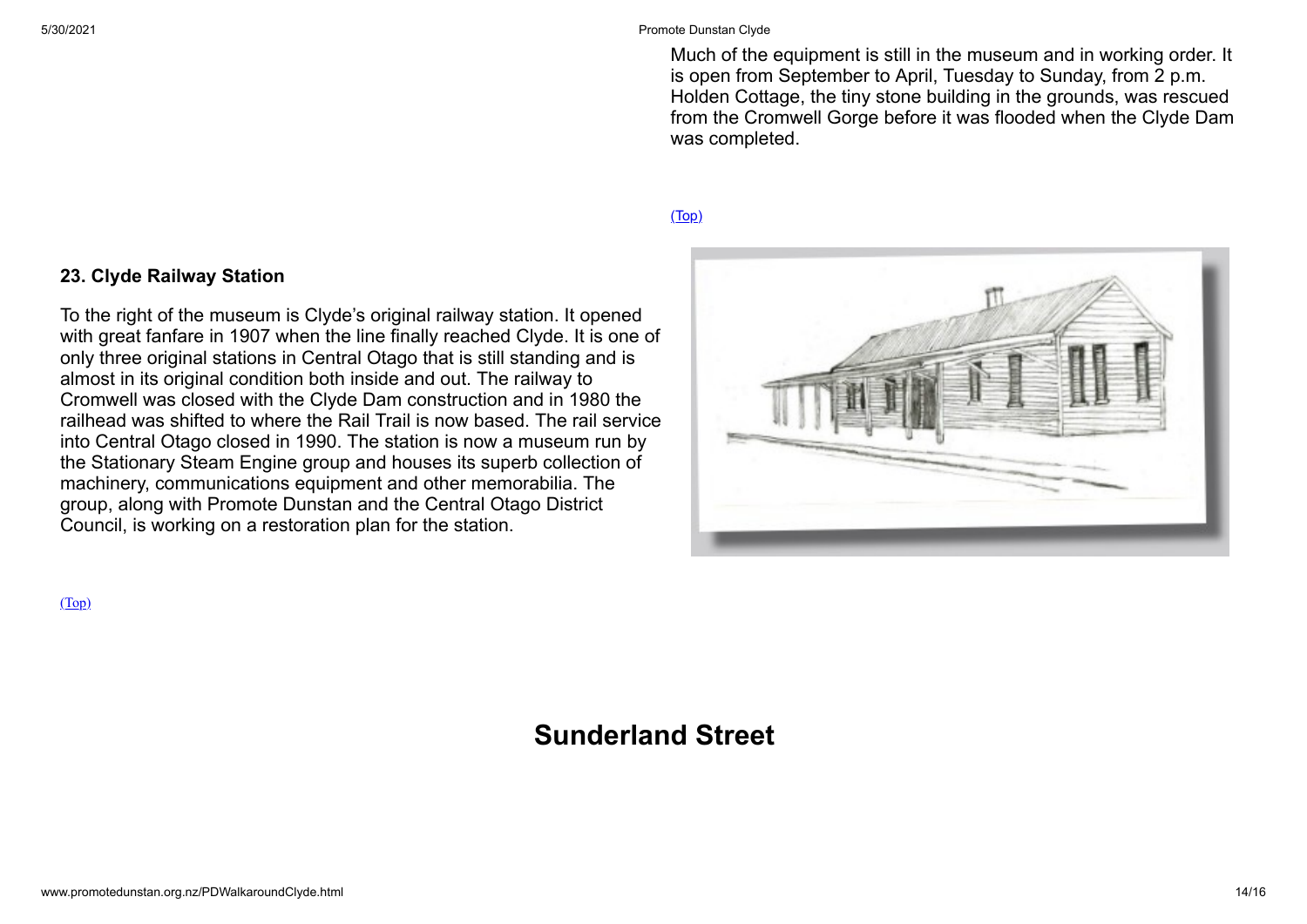### **24. Henry Wong Gye's Home**

Heading back down Fraser St to Sunderland St and towards the centre of Clyde, on the right stands a white cottage decorated with the iron lace of the Victorian era. In the 1870s this house was the home of Charles Henry Wong Gye who was born about 1839 in Taishan county in Guangdong, China. He left his homeland for the Victoria goldfields in Australia where he worked as a storekeeper.

He was well educated, fluent in English and, in 1869, he married Harriet Asquith of British stock, and they were to have 14 children. When the Chinese police interpreter's job became vacant in Otago, Wong Gye successfully applied. He was made a special constable with responsibility for the Chinese miners and was first based in Lawrence then in Clyde. His job included checking on mining licences, interpreting legal cases involving Chinese and looking out for illegal gambling.

Wong Gye was dismissed in 1890 in a controversial move by the local police inspector and his job as constable-interpreter was dis-established. He stayed in Clyde working as a miner and gardener until his death in May, 1911. His children played a full part in Clyde's business and social affairs and, like many Chinese-European marriages, had little contact with Chinese life. His descendants still live in the area.

[\(Top\)](#page-0-0)

#### **25. Tyrell's House**

Opposite is a very old stone house, perhaps the earliest one built in the town. Mr Tyrell, a clerk of the Court, built it for his family in the 1860s. It retains its original structure but has been added to at the back and the left side of the house.